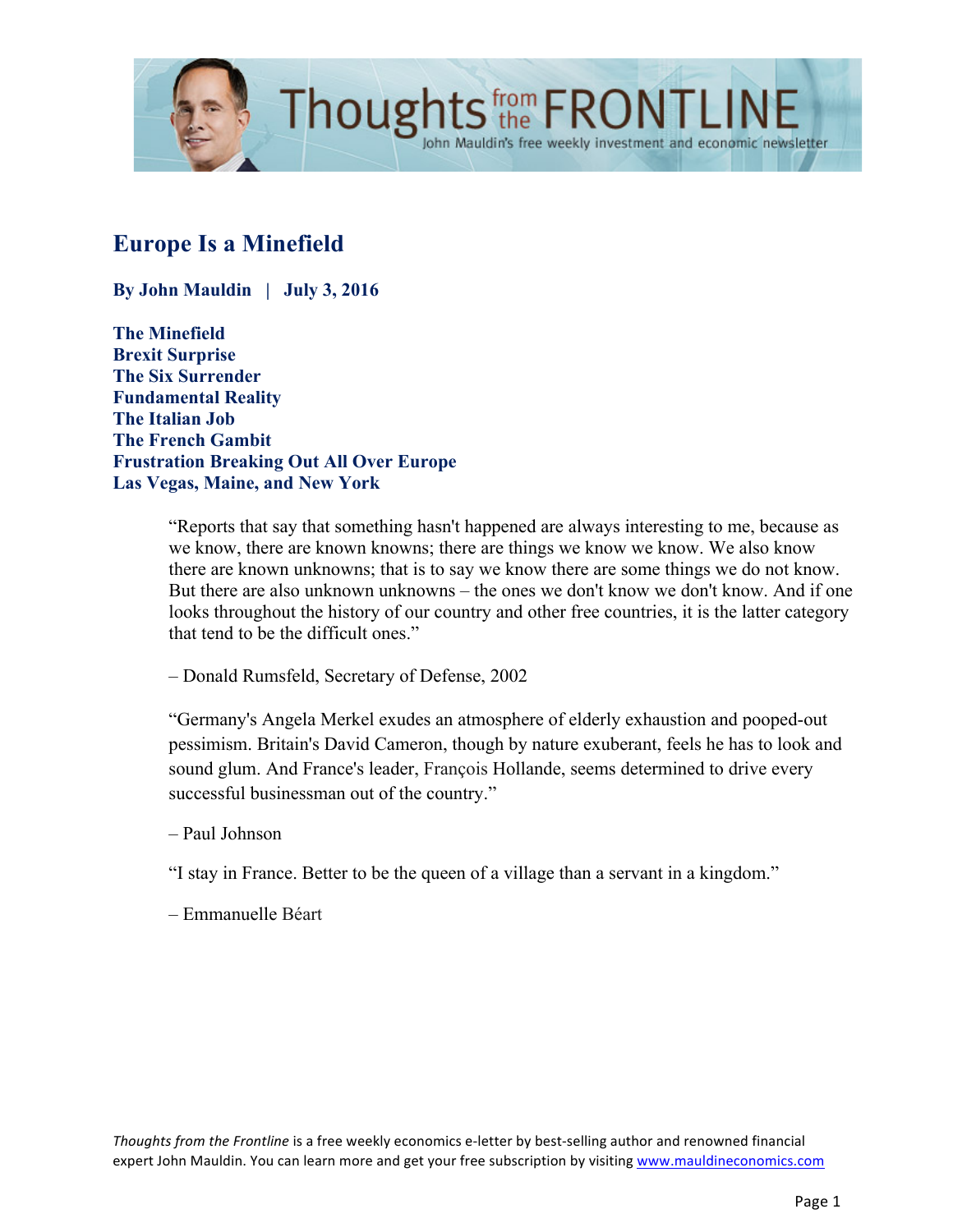

**[Image: Rev. Ryan](http://www.revryan.org/2013/08/18/sermon-minefield-ahead/)**

I am sure your inbox and the magazines you peruse and the TV programs you watch have been saturated with commentary on Brexit, much of its speculative nonsense. What I find the most annoying are people who feel that the British have made a huge mistake and that they are going to have to go through a period of unmitigated pain as punishment for their not appreciating the wisdom of their elders. They express an almost joyful glee in that prospect – especially if they don't live in the United Kingdom.

As Donald Rumsfeld more or less said, there are things we know and things we don't know and things that we can't even imagine. Brexit falls into all of those categories. So before we start speculating ourselves, let's take a trip down Reality Lane in Europe. Then, after we have, I will offer a few of my own … speculations. What may surprise people is that I see a trend developing (admittedly it's still nascent) that could actually mean that Brexit helps the European Union to come together in a more realistic and workable manner. Whatever – it won't be smooth sailing.

Before we turn to Brexit, we need to look back in time. Just 102 years ago, on June 28, 1914, Gavrilo Princip assassinated Archduke Ferdinand of the Austro-Hungarian Empire. We now mark that date as the beginning of World War I.

Europe was relatively peaceful in 1914. The bond markets certainly weren't predicting trouble, as they were stable across the board. And even when it developed that countries were actually going to war, young British soldiers were very worried that by the time they were trained and got to the front, the war would be over.

At the time, World War I didn't have a number. It was simply the Great War, which quickly developed into the most horrendous war Europe had ever seen – and Europe had seen plenty of wars over the centuries. Some called it the War to End All Wars – but it didn't do that. An even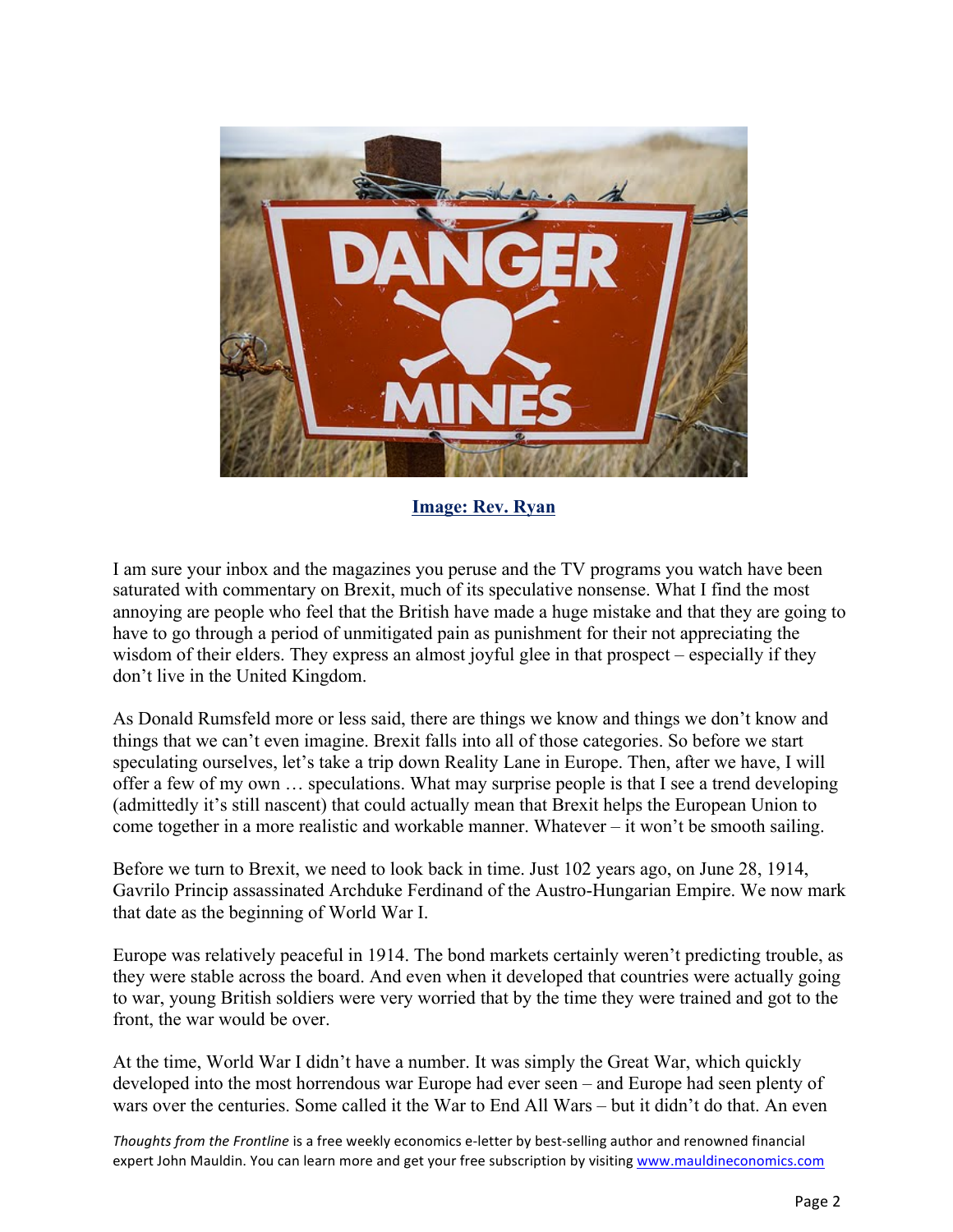greater war was in store for Europe two decades later.

I review this history for a couple of reasons. One is to point out how fast the world can change. By 1916 the Great War was a full-blown horror show.

The other reason is to point out what happened after 1945. The Continent was in shambles, millions were dead, and no one wanted to fight ever again. The agreements that would evolve into today's European Union were designed, in part, to prevent another and potentially even more disastrous European war. The thinking was that nations bound together economically would have less incentive to destroy each other.

No one alive today saw the blood spilled at the Battle of the Somme in 1916. If we had, we would gladly do whatever is necessary to prevent another such massacre. We should recognize that, however badly the EU experiment may have gone off track, the EU grew out of noble and necessary motives. Europe must preserve positive intentions, before all else, as it reconfigures for a different kind of world.

The United Kingdom's vote to exit the EU was in no way a vote for war, but it still represents a major change afoot in the European political and economic order. Yet the reality is that change was already underway in countries all across Europe. Europe is a minefield of potential change, and the United Kingdom was just the first mine to go off.

In the pages that follow, we'll tiptoe into that minefield and think about how Europe might get through it. The good news: I think there are several feasible paths to the other side.

Furthermore, the European leaders who will decide which way to turn aren't stupid. Nobody wants to step on a mine. But in the process of getting through, they will sometimes be one small step away from going boom. Inches (or centimeters, if you prefer) matter when the slightest misstep can kill you.

## **The Minefield**

Europe was already well into the minefield before the Brexit vote. The UK's decision may have made a bad situation more volatile, but Europe would still be in a fix if "Remain" had won.

- If Remain had won, refugees from Africa and the Middle East, many with the UK as their destination, would still be struggling across the Mediterranean or taking land routes into Eastern Europe. The EU would still be desperately trying to stem the tide and to accommodate those whom it can't stop.
- If Remain had won, thousands of refugees would still be dying as their rickety boats capsized and sunk.
- If Remain had won, Greece would still be chafing under EU-imposed austerity as its economy endures depression-like conditions. Spain and Portugal would still be wondering if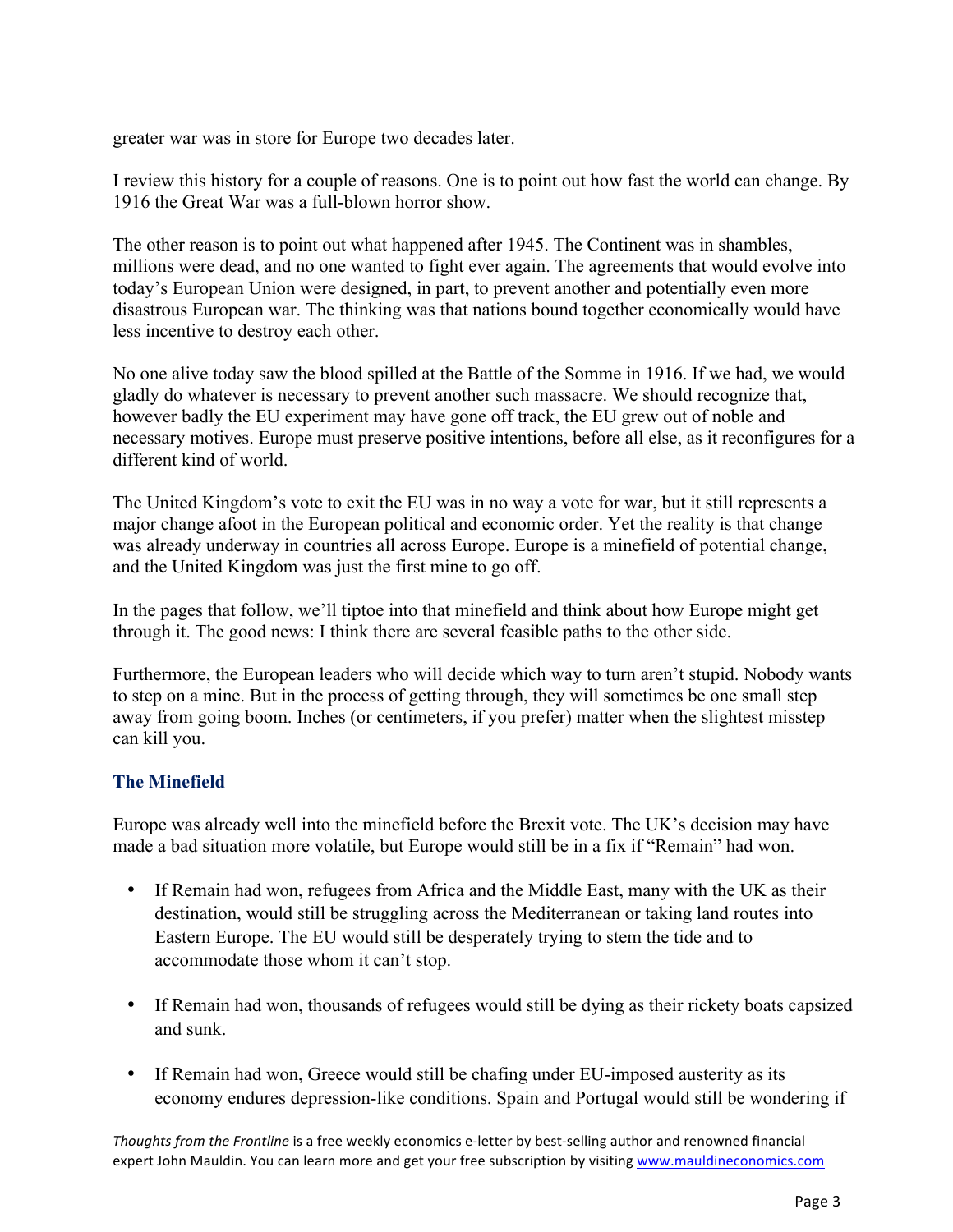they are next.

- If Remain had won, Poland and Hungary would still be fighting against EU mandates that disrupt their internal affairs.
- If Remain had won, several EU governments would still be engaged in deficit spending that exceeds EU guidelines, while the EU's inability to stop them continued to expose its inability to enforce its decisions.
- If Remain had won, the European Central Bank would still be holding interest rates below zero, buying private assets with public money, and propping up insolvent banks that must fail if the Eurozone economy is to ever recover.
- If Remain had won, Russia and NATO would still be facing off in the Baltic Sea, forcing already stretched governments to boost defense spending.
- If Remain had won, ISIS-sponsored or ISIS-inspired terrorists would still be plotting attacks like the ones in Paris and Brussels.
- If Remain had won, border checks would still be in force within the supposedly free-travel Schengen zone countries, making one of the EU's greatest achievements into a mockery.
- If Remain had won, sizable minorities or even majorities in other European countries would still be agitating for their own exit opportunities. Catalonia would still be trying to separate from Spain. The Lega Norde in Italy would still be agitating for Northern Italy to secede. The Walloons and the Flemish would still want to sunder their ties with Belgium. Marine Le Pen would still be gaining strength in France.
- If Remain had won, the Supreme Court of Austria's ruling that an extremely close presidential vote must be taken again would still stand, opening up the possibility that a farright-wing party might take control of a major European country. The frustration over immigration and immigrants is growing. Nationalism, as opposed to loyalty to the European Union, is a rising tide that shows no sign of receding.
- If Remain had won, Italian banks would still be down some  $\epsilon$ 400 billion, an enormous proportion of Italy's GDP. German banks would still be teetering. I've written about both before. What I haven't mentioned is how desperate the situation is becoming for European insurance companies, which are even larger than the banks. Arguably, many are in worse shape in a negative-rate regime.
- If Remain had won, the growing criticism of the ECB would still be growing, and negative rates would still be distorting European financial markets.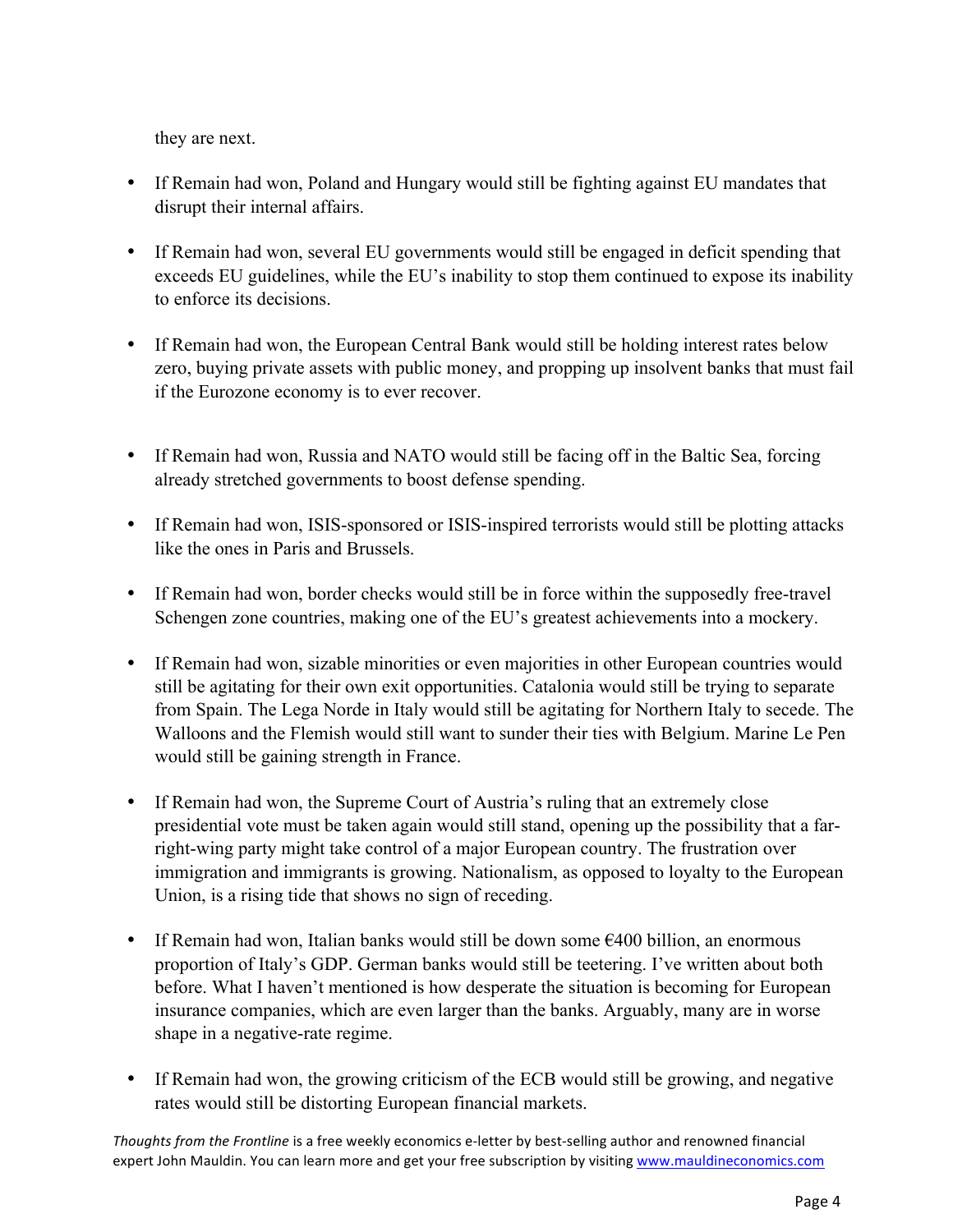I could go on, but you get the point.

Europe *already* faced a whole host of serious problems before the Brexit vote. It has done perilously little to resolve them and could yet make some of them worse. The EU routinely takes years to achieve consensus, even on trifling issues. It did not need another challenge. But it has one anyway.

#### **Brexit Surprise**

The Brexit victory surprised many people. I didn't have a firm expectation either way, though the populist tide rising in many places around the globe convinced me that the Leave side had a good shot.

What did surprise me was the 52%-48% margin. I keep seeing the vote described as a "big" victory for Leave. Was it? I'm not so sure. We would be having an entirely different conversation right now if a few more than 2% of the voters had gone the other way. That's not what I would call a dramatic difference, at least on the national level. The margin was much more lopsided in certain areas like Scotland, which went heavily Remain.

The conversation might be different, too, if the youth turnout had been higher. Voters under 25 went decisively for Remain – but most of that age group didn't vote at all. There were lots of stories about young people complaining about the vote, but they shouldn't be complaining about older people's leanings; they should be complaining about their cohort's not voting.

We should also note that the Brexit vote very nearly didn't occur at all. David Cameron made a terrible mistake by promising a referendum if his Conservative Party took control in 2015. He did win, so of course he had to deliver, but his original promise was to allow a vote by 2017. He could have delayed another year or more. The outcome might have been the same, but at least he would have had more time to make his case.

As it happened, the whole process unfolded very quickly. Cameron announced the referendum date on February 22, so Brexit went from "unlikely" to "certain" in just four months. It's a good reminder of how fast the world can change.

### **The Six Surrender**

I spent considerable time last week discussing Brexit with my good friend George Friedman of Geopolitical Futures. If you haven't done so already, check out his Monday *[This Week in](http://www.mauldineconomics.com/this-week-in-geopolitics/is-brexit-the-end-of-the-eu)  [Geopolitics](http://www.mauldineconomics.com/this-week-in-geopolitics/is-brexit-the-end-of-the-eu)* letter and the *[Outside the Box](http://www.mauldineconomics.com/outsidethebox/brexit-bombshell-eu-capitulates)* Special Edition I sent on Tuesday.

George's opinion is invaluable to me because he is the most dispassionate person I know. He analyzes geopolitics by looking at facts and following them wherever they lead. George is no one's cheerleader or nemesis. He calls the shots exactly as he sees them, and he's usually right.

As for Brexit, George says it is the logical consequence of the European Union's decisions in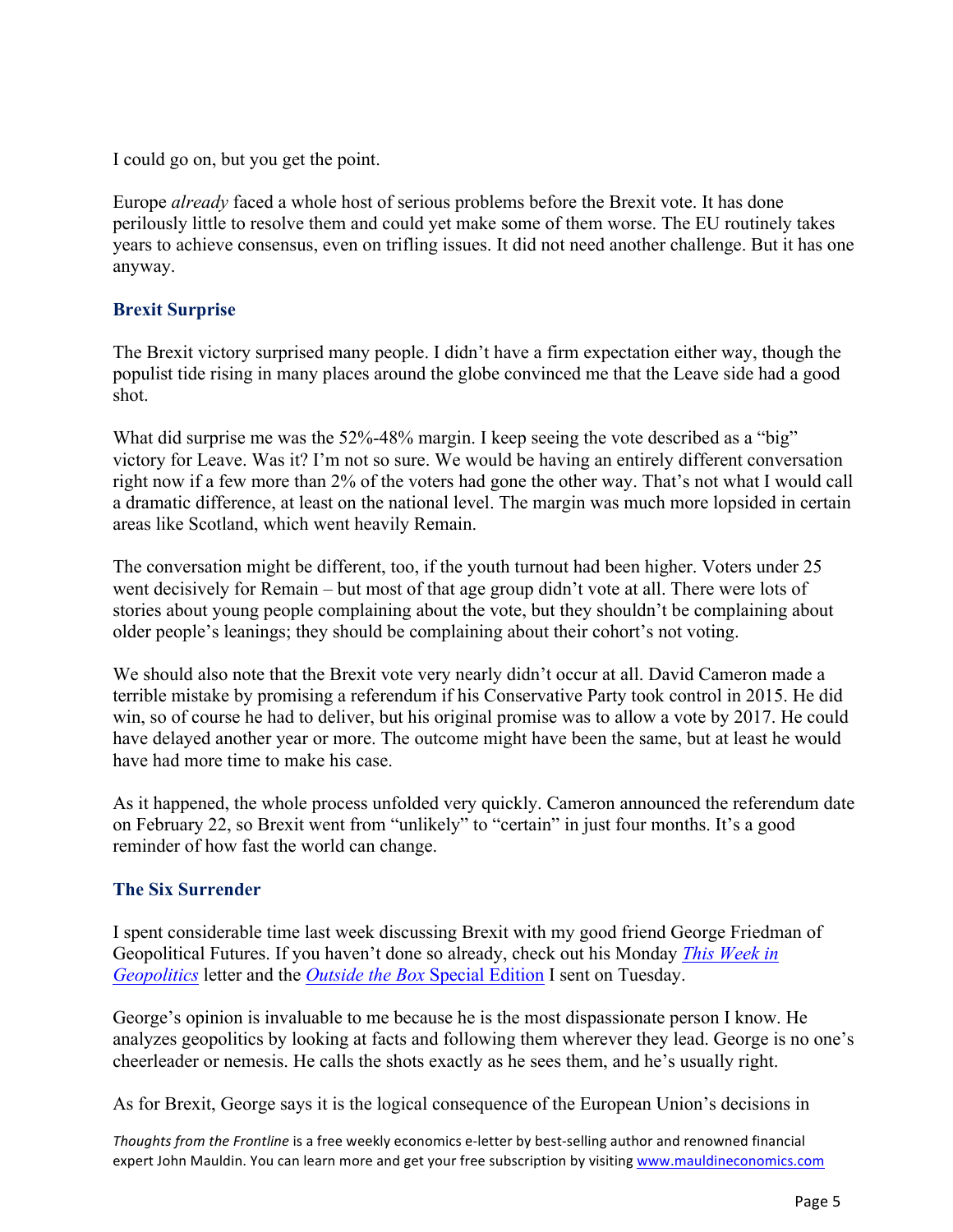recent years. Some country was going to take this step. As it turned out, the UK was first, but it would have happened somewhere eventually.

George also excels at distinguishing between political posturing and actual messages. He was not at all surprised to hear the EU bureaucrats in Brussels instantly take a hard line after the vote. Of course they say they'll treat the UK harshly. Bureaucrats, and especially those of the EU Commission, always resist when someone tries to escape their grasp.

The important point to remember is that the EU Commission, which is the executive body that implements policy, is not in charge of the EU. The leaders of the member states, collectively called the European Council, are the real power. (Europe is a hodgepodge of governmental authorities. You need a cheat sheet to know who is doing what to whom.) And within the European Council is a smaller group of powerful states that usually get their way. Their opinion is what counts. So what did they think of Brexit?

Last Saturday the foreign ministers of the so-called "EU 6" original members (Belgium, France, Germany, Italy, Luxembourg, and the Netherlands) issue[d an unusual joint statement.](http://www.diplomatie.gouv.fr/en/the-minister-and-the-ministers-of-state/jean-marc-ayrault/article/common-statement-by-the-foreign-ministers-of-belgium-france-germany-italy) For Europe, that is moving lightning fast. The statement leads off with the usual platitudes about the EU's magnificent achievements, then expresses regret at the UK's decision to leave. But then we see reality begin to seep in. These Inner Six countries basically said, "Okay, we get it, some people are justifiably upset. Maybe we haven't run this railroad quite as well as we should have. We are going to listen to you and change." Now here's the key paragraph of this short statement (emphasis mine):

It is to that end that we shall also recognize **different levels of ambition** amongst Member States when it comes to the project of European integration. While not stepping back from what we have achieved, we have to find **better ways of dealing with these different levels of ambition** so as to ensure that Europe delivers better on the expectations of all European citizens.

This is a big deal. The Brexit vote made it inevitable that smaller and less wealthy members will try to follow the UK out. The EU 6 have little choice but to drop their hard line and look for compromise. George and I both read that statement Saturday afternoon, sitting around his pool in Austin, and we came away with the same "aha!" moment. The acknowledgement of "different levels of ambition" was a message to those less-advantaged countries, essentially saying, *"Don't go away. We can negotiate."*

But that wasn't the end of it. The full European Council met to discuss Brexit on Wednesday, with the UK's David Cameron leaving the meeting early as the other 27 countries pondered their next moves. Their [statement](http://www.consilium.europa.eu/en/meetings/european-council/2016/06/29-27MS-informal-meeting-statement/) reads much like the earlier one from the EU 6.

Here is the key part, again with my bold highlights.

5. The outcome of the UK referendum **creates a new situation** for the European Union. We are determined to remain united and work in the framework of the EU to deal with the challenges of the 21st century and find solutions in the interest of our nations and peoples.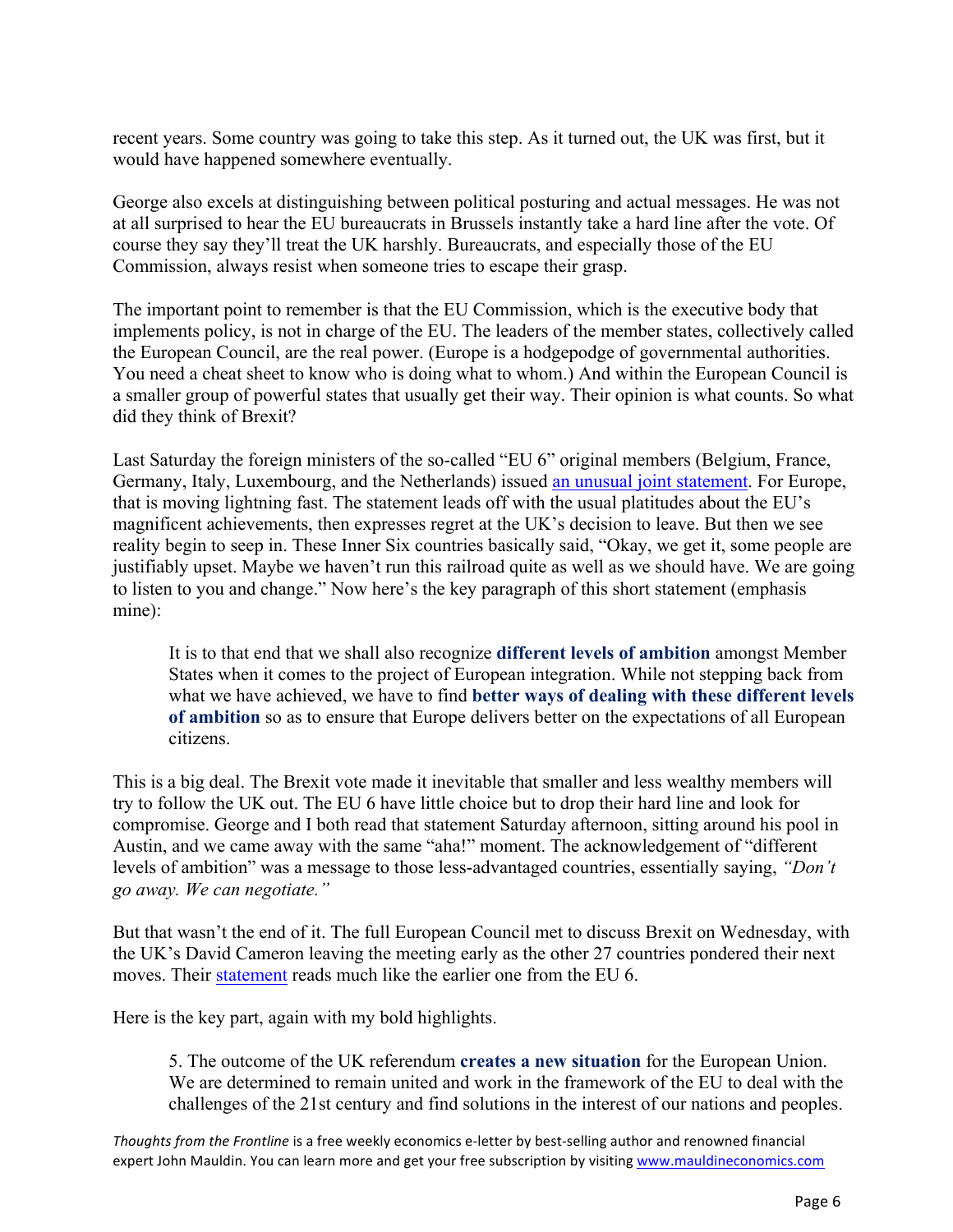We stand ready to tackle any difficulty that may arise from the current situation.

6. The European Union is a historic achievement of peace, prosperity and security on the European continent and remains our common framework. At the same time **many people express dissatisfaction with the current state of affairs**, **be it at the European or national level**. Europeans expect us to do better when it comes to providing security, jobs and growth, as well as hope for a better future. We need to deliver on this, in a way that unites us, **not least in the interest of the young.** 

7. This is why we are starting today **a political reflection to give an impulse to further reforms**, in line with our Strategic Agenda, and to the development of the EU with 27 Member States. This requires leadership of the Heads of State or Government. We will **come back to this issue** at an informal meeting in September in Bratislava.

Strip away the banalities and we again see the EU leaders recognizing how the game has just changed and acknowledging that they need a different approach to governance.

The conclusion of the statement is important, too. They will "come back to this issue" in September. What happens between now and then? Probably a series of informal, closed-door meetings among the members. Factions may form as they each set priorities and seek allies.

We'll probably hear a lot of conflicting rumors in the coming weeks, but the important point is clear: **Brexit changed everything**. Formerly settled issues are back on the table. They won't be resolved next week or even next month. The resulting uncertainty won't be good for markets, but I think it's likely the situation will fall off the front pages as the media move on to other stories. We have two political conventions coming up in the US, for example. That will take the spotlight off Brexit for a while.

That being said, pay very close attention to whether it is the EU Council or the EU Commission that gets to take the lead role in negotiating with Britain. This point is already the subject of a very acrimonious debate in Europe. If the Commission (basically the Brussels bureaucracy) wins, they will want to punish Britain. If the EU Council gets the right to be the lead negotiator, they will want to try to figure out a way to make it all work, especially trade and commerce. The lawyers from both sides are arguing forcibly that it's their team that should be responsible for the negotiations. This is a legal battle with real consequences.

### **Fundamental Reality**

While the other 27 plot their next moves, the UK will be dealing with its own leadership vacuum. David Cameron's resignation set off a frenzy of activity within his Conservative Party as well as the opposition Labour party. [This New York Times story](http://nyti.ms/292tvKC) explains some of the parliamentary maneuvering. It is a mess. One scenario would involve Cameron's party having to vote noconfidence in itself.

There have been several people that have thrown their hat in the ring, but notably Boris Johnson made it clear he was not running. It is also clear that he would like to be prime minister some day,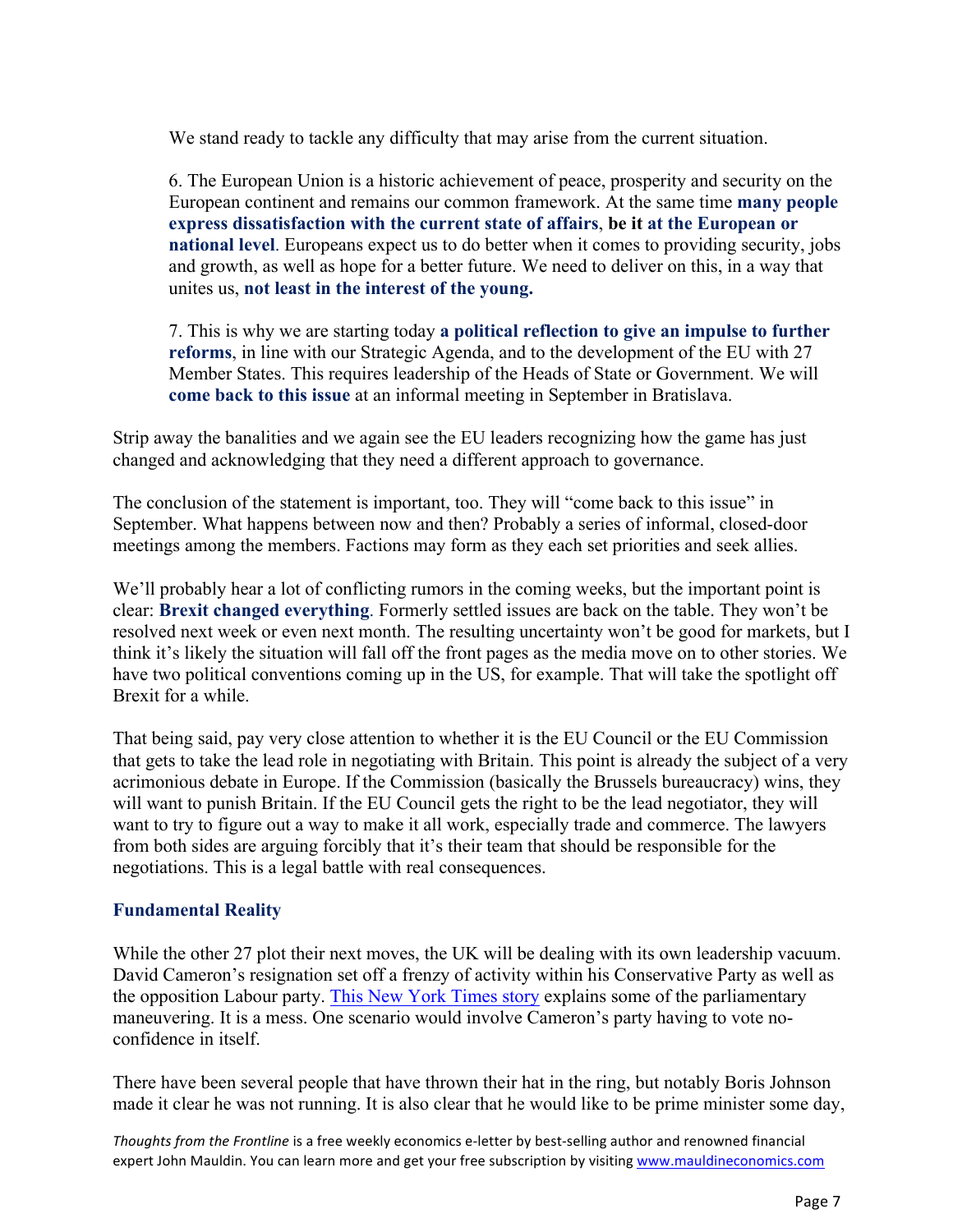but (my speculation) knows that whoever actually is tasked with negotiating with the EU is likely to make everyone mad, because any ultimate resolution is going to require numerous compromises. He doesn't want to appear to be compromising. But the compromise required for resolution ultimately means everybody's ox is going to be gored a little, or maybe even a lot. Given the nature of British politics, being associated with this agreement, unless we see some miraculous changes of heart all around, is not the material from which a long-term residence at 10 Downing St. is gained.

In any case, *someone* will eventually become prime minister and have to deal with Brexit. Whoever it is will face the same fundamental reality as the EU. Neither side can afford to sacrifice trade with the other. Germany in particular must maintain free trade with both the UK and the rest of the EU. That part is non-negotiable.

Exports account for around half of Germany's GDP. This is already presenting challenges as economic weakness reduces sales to China and the rest of the EU. If barriers go up to reduce trade with Britain and the US slips into recession (which I think is quite possible in the next year or two), Germany will have two very serious problems.

First, unemployment will rise and tax revenue will fall, stretching the country's social insurance programs.

Second, unemployment will rise in other states that trade with Germany, sending workers from those places to what will still be the EU's strongest (or least-weak) economy: Germany. And Germany can't very well complain about the influx of foreigners at the same time it scolds the UK for resisting foreign workers.

How that situation will sort out is anyone's guess. The German economy is an industrial export machine, one of the best in history. That's great as long its customers keep buying – and a huge problem if volume dries up. China is dealing with shrinking export volumes right now. Germany will face a similar challenge soon.

This is why, whatever Angela Merkel says for public consumption, I expect her to be very flexible in dealing with the UK. To this point she and the other EU core have tried to hold a hard line, threatening dire consequences for the UK as a signal to other potential defectors. Tough talk isn't working, and I think they now realize that tactic won't ever work.

Merkel, or indeed anyone who might take her place in the coming years, is in a box. Germany must keep the export machine running. That means preserving free trade with every large market in the world, including the UK. Germany will sacrifice whatever it takes to accomplish this.

The result could be a very different Europe a few years down the road. But other problems will pop up first.

### **The Italian Job**

Italian banks have a big problem: something like €400 billion in nonperforming loans. Imagine a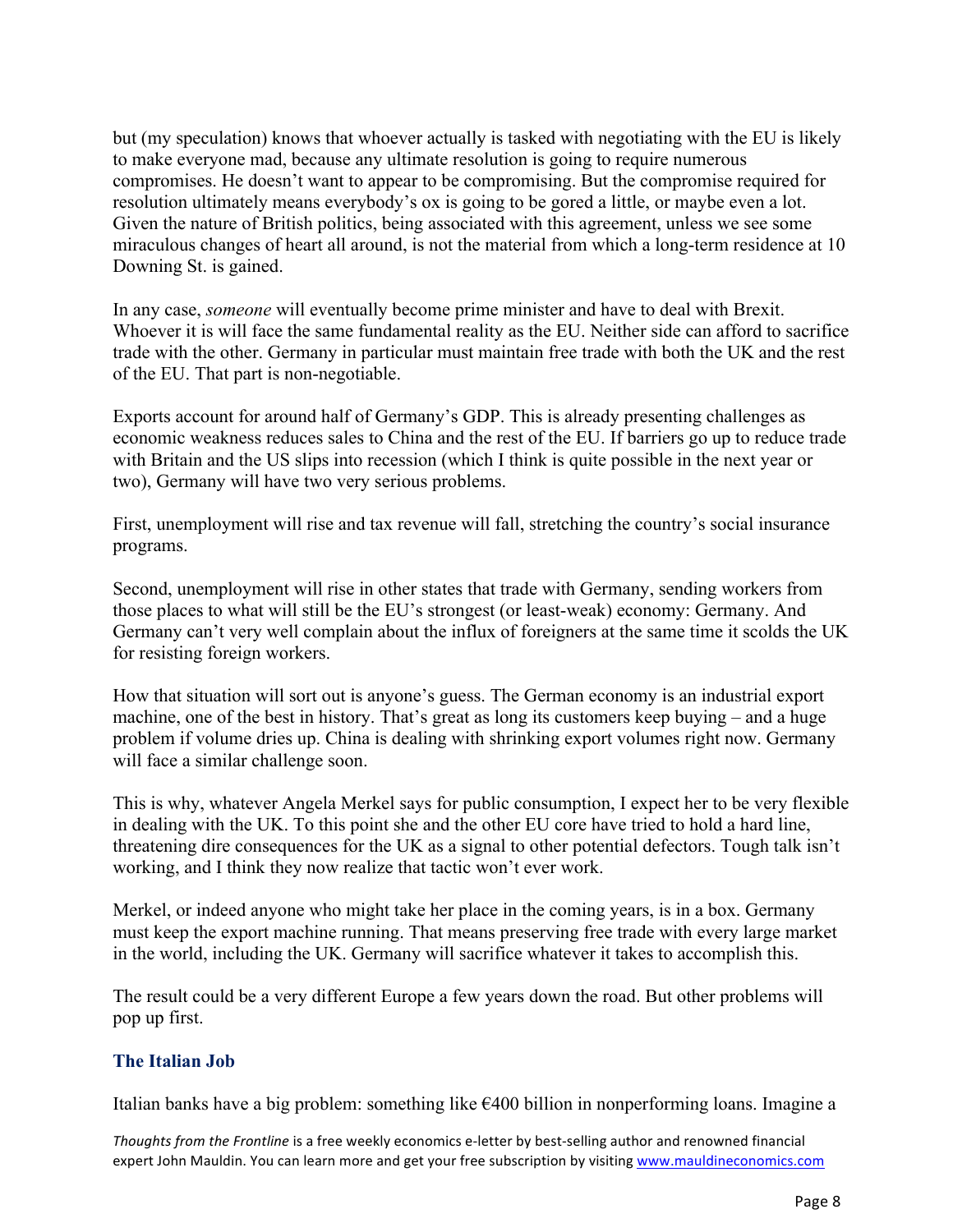much larger version of Greece (in terms of total government debt and banking problems) only a few years ago, and that's Italy. The Italians have successfully extended and pretended for years, but working that magic gets harder every day. With the banks, government debt, the refugee crisis, and now Brexit, Italian Prime Minister Matteo Renzi has his hands full.

The EU's harsh demands haven't helped. Do you remember the Cyprus bank crisis back in 2013? Italians do. They saw EU authorities enact "bail-in" arrangements that forced large depositors to take haircuts on their accounts.

For Americans, recognize that the EU has no central deposit insurance comparable to our FDIC. They consider deposit insurance a responsibility of each nation. EU rules prohibit members from bailing out banks with taxpayer money and practically force bail-ins.

Italians know this very well. They also saw what happened in Cyprus. Renzi has been asking for a Band-Aid of  $\epsilon$ 40 billion for quite some time. The EU bureaucrats have basically been saying no. But that was before, and this is now. In a surprise move late Thursday, they somehow figured out that maybe they could find a rule or two in their big old rule book that would allow them individually to help Italy. Voila: "The European Commission on Sunday authorized Italy to use government guarantees to provide liquidity support to its banks, a spokeswoman said, disclosing the first intervention by a European Union government into its banking system following the UK vote to leave the EU." (WSJ)

Then, just a few minutes ago, Pippa Malmgren tweeted [this,](https://twitter.com/drpippam/status/748654485065576448?refsrc=email&s=11) from Zero Hedge. Seems the Band-Aid is now the original €40 billion in direct capital injections *plus* €150 billion in Italian government guarantees to its banks; and Angela Merkel, who just last Monday stated emphatically that there would be no bailout for Italian banks, will apparently have nothing more to say about it. Oh, and (says the Commission) "… only solvent banks would qualify for the liquidity support program, which has been authorized until the end of the year." As Zero Hedge wryly notes, "The problem is that with  $\epsilon$ 360 billion in NPLs, every bank in Italy is insolvent, which implicitly means that *they will all be found to be solvent* or otherwise nobody will benefit."

This is just the beginning of accommodation in Europe. New Europe, new rules. Given the two public statements above by the EU Council and then the unusual banking relief given to Italy in the space of a few days, it is obviously beginning to dawn upon European leaders that, if they want to hold it together, things are going to have to change.

A few more comments on Italy. Italian GDP is around \$2 trillion. At today's exchange rate, Italy's nonperforming bank loans total roughly 25% of GDP. Compare Italy to the US, where nonperforming loans amount to only 1.2% of GDP, or \$128 billion. If nonperforming loans in the US were 25% of US GDP, they would amount to an astronomical \$4.5 trillion.

In reality,  $E190$  billion is a Band-Aid over a major gash, one that is still bleeding and getting bigger. But that Band-Aid will get Renzi through the next election, and he (along with institutional Europe) hopes that he gets the mandates he needs to start the long-past-due reforms that Italy will require to pull itself back from the brink. If he doesn't and the Five Star Movement maintains the momentum it has achieved in the regional elections, the ball game will change. Or at least there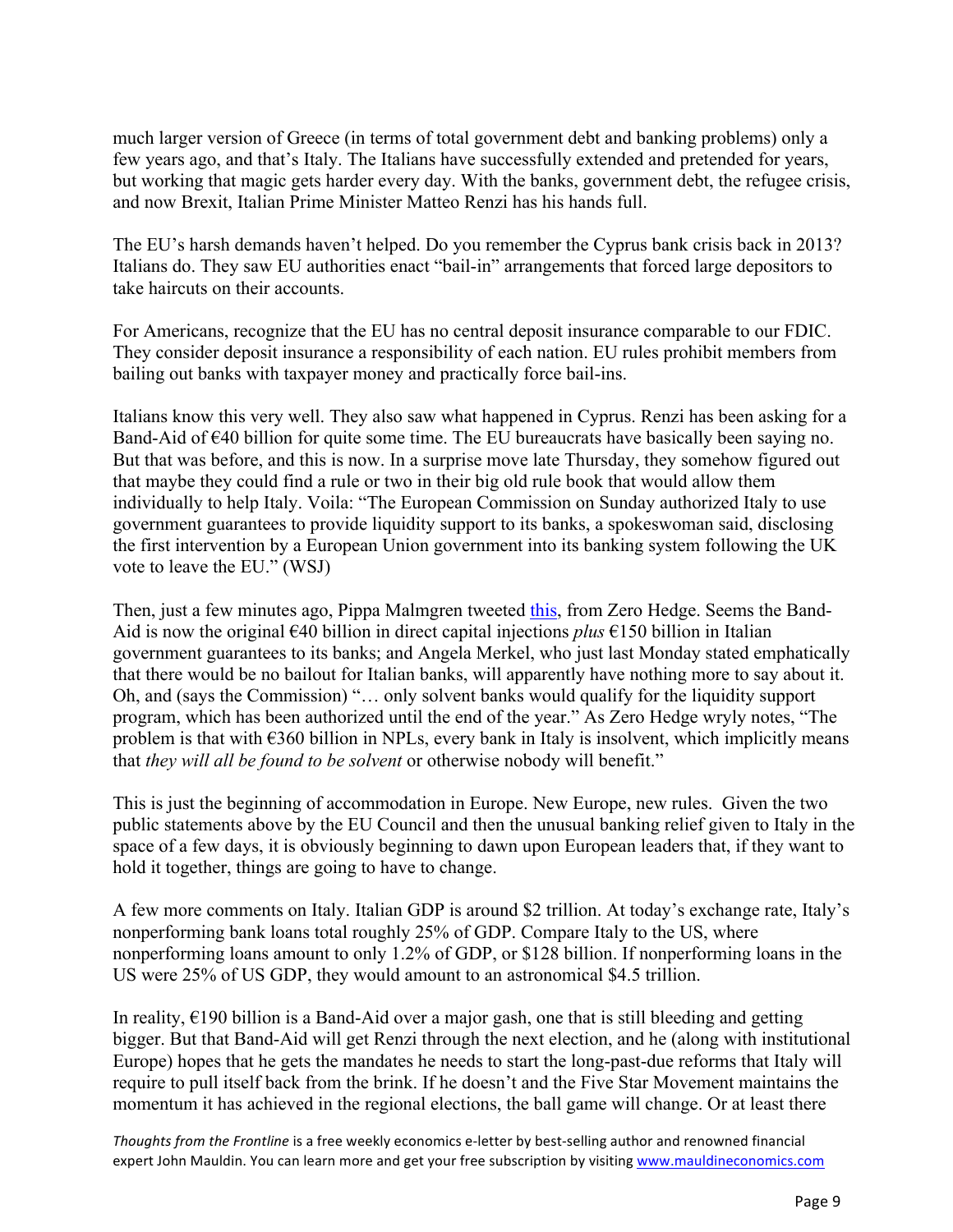will be new players on the field, contending with the same problems.

The reality is that much of the assets against those nonperforming loans will end up being like the homes that were pledged against subprime loans. Once the cascade starts, the underlying value of the assets plunges and the number of nonperforming loans swells, perhaps dramatically. I've written about this domino effect before and used a colorful map to visually demonstrate that the large majority of the nonperforming loans are in Southern Italy. Italy is one good global recession away from a major crisis. But now that the ECB has decided that it can use the funding mechanisms created in the last crisis, it will be able to print the money, piling the resulting debt on the back of all of Europe. Then, of course, there will be Spain or Portugal or whichever domino falls next.

That brings us to one of the most dangerous parts of Europe's minefield: France.

### **The French Gambit**

Last week my friend Ben Hunt of Salient Partners made a fascinating and scary point on his firm's Brexit conference call. Ben thinks Brexit is comparable to the Bear Stearns collapse in March 2008.

At the time, Bear was thought to be the main culprit in the subprime mortgage meltdown. After months of drama, the firm's big hedge fund clients started withdrawing money – enough to render Bear illiquid. The Fed stepped in, essentially executed Bear Stearns, and handed the corpse to JPMorgan Chase.

Everyone then breathed a huge sigh of relief, thinking the Fed had done its job and the crisis was over. Markets recovered somewhat, and all seemed well. Six months later the second shoe dropped when Lehman Brothers was allowed to collapse, and then AIG and Merrill Lynch all got "resolved" at enormous cost.

If Brexit is like Bear Stearns, then we can expect a calmer period just ahead – followed by another, bigger calamity. Ben thinks it will happen in France. Opinion surveys show the French are at least as unhappy with the EU as the British are, and possibly more so. They will have a chance to express their discontent in their presidential election next April. So, the interval before the next shoe drops may be longer than six months, but Europe is always slower.

Socialist President François Hollande has not yet said whether he will stand for re-election (he wouldn't even make it into the runoff), but we know Marine Le Pen of the National Front is running. She has a fair shot at winning, too. If she does, a National Front victory would be a thunderbolt at least as serious as Brexit.

Le Pen congratulated the Brexit voters in a *New York Times* [op-ed](http://nyti.ms/290gd22) last week, at the end of which she summarized her own manifesto. I'll quote her at length because what she says is so important. In particular, pay attention to what she says about Merkel and Germany.

Brexit may not have been the first cry of hope, but it may be the people's first real victory.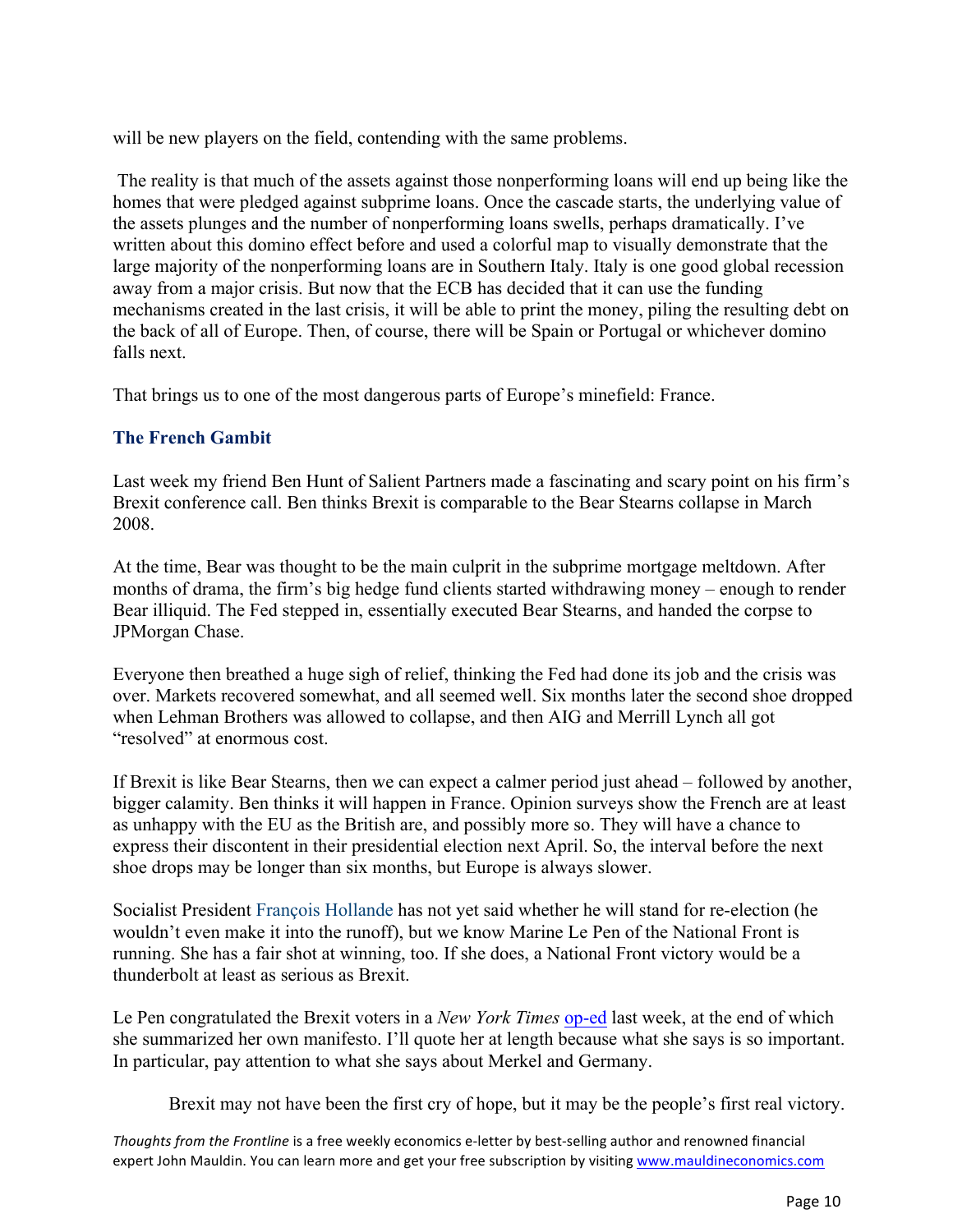The British have presented the union with a dilemma it will have a hard time getting out of. Either it allows Britain to sail away quietly and thus runs the risk of setting a precedent: The political and economic success of a country that left the European Union would be clear evidence of the union's noxiousness. Or, like a sore loser, the union makes the British pay for their departure by every means possible and thus exposes the tyrannical nature of its power. Common sense points toward the former option. I have a feeling Brussels will choose the latter.

One thing is certain: Britain's departure from the European Union will not make the union more democratic. The hierarchical structure of its supranational institutions will want to reinforce itself: Like all dying ideologies, the union knows only how to forge blindly ahead. The roles are already cast — Germany will lead the way, and France will obligingly tag along.

Here is a sign: President François Hollande of France, Prime Minister Matteo Renzi of Italy and acting Prime Minister Mariano Rajoy of Spain take their lead directly from Chancellor Angela Merkel of Germany, without running through Brussels. A quip attributed to Henry Kissinger, "Who do I call if I want to call Europe?" now has a clear answer: Call Berlin.

So the people of Europe have but one alternative left: to remain bound hand-and-foot to a union that betrays national interests and popular sovereignty and that throws our countries wide open to massive immigration and arrogant finance, or to reclaim their freedom by voting.

Calls for referendums are ringing throughout the Continent. I myself have suggested to Mr. Hollande that one such public consultation be held in France. He did not fail to turn me down. More and more, the destiny of the European Union resembles the destiny of the Soviet Union, which died from its own contradictions.

The People's Spring is now inevitable! The only question left to ask is whether Europe is ready to rid itself of its illusions, or if the return to reason will come with suffering. I made my decision a long time ago: I chose France. I chose sovereign nations. I chose freedom.

That does not sound like someone who is going to be all that compromising with Brussels and the EU. There is the real possibility that Sarkozy will be in the runoff with Le Pen, and like Bernie Sanders moved Hillary Clinton to the left, Le Pen will force Sarkozy's politics even further to the right. The *[Financial Times](https://next.ft.com/content/462ff6e0-3b80-11e6-8716-a4a71e8140b0)* reports that Marine Le Pen "has already promised a straight 'in-out' vote on France's EU membership if she is elected next year, convinced it will tap the same well of dissatisfaction that propelled the Brexit campaign."

### **Frustration Breaking Out All Over Europe**

Austria came within a hair's breadth of just electing what is, for Europe, a far right-wing party, which means it is something that would be familiar to many Republicans here in the US, with a few glaring exceptions. The two finalists in the recent election were from the Green Party and from the Freedom Party of Austria (FPO), the top finishers in the first round of elections. Both trounced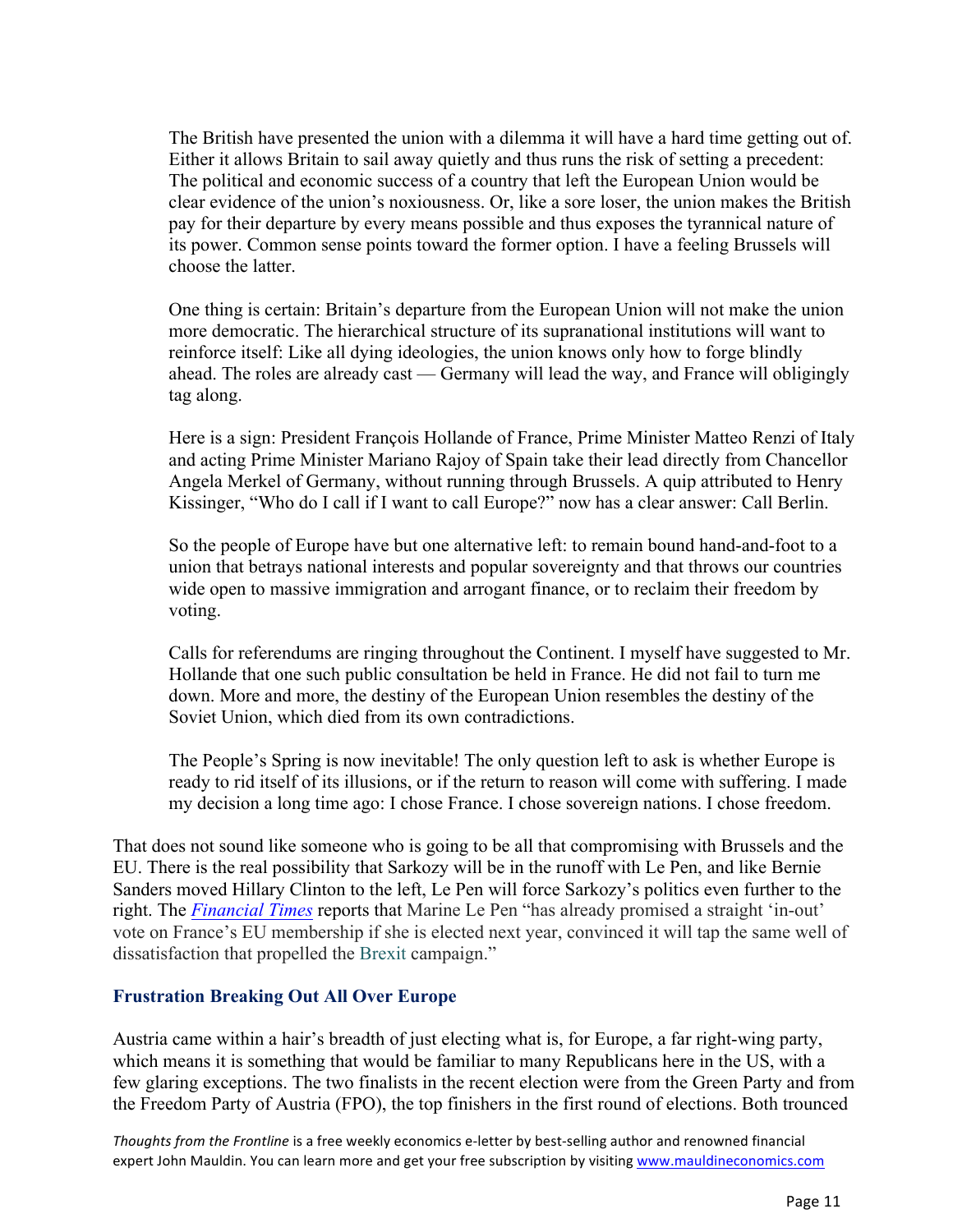the traditional parties. Even though the FPO was the clear leader in the first round, the entire establishment of Austria fled back to the Green Party, which eked out a very narrow victory at 50.3% to 49.7%. The FPO would have been the first such right-wing party to win in Europe. And now the Austrian Supreme Court has invalidated the election and has told the parties to go back and have another election. This is one to watch.

In Holland, Geert Wilders' Party of Freedom is currently topping the polls, and in Germany the anti-Islamic Alternative for Deutschland (AfD) has caused Angela Merkel, the German chancellor, to warn of a return to nationalism.

Establishment politicians across Europe will look at a FPO victory in Austria, and many will be very afraid. They should be.

### **Final Thoughts**

I began this letter by recalling the Great War between France and Germany. Geography and history have pitted the two nations against each other many times. And if it wasn't Germany, then it was England or Spain or one empire or another going back for 1000 years. The EU's greatest accomplishment was to break that cycle.

I am not at all suggesting that France and Germany will go to war. I see no chance of that. What I do see, though, is bad enough: Marine Le Pen portraying the EU as a threat to French liberty and prosperity, with Germany acting as the EU's puppeteer, and a substantial part of the French population agreeing with Le Pen. The problem is, there is a ring of truth to what she says.

I have readers in every country in Europe; it's not my place to take a side here. As an outside observer, I see a level of frustration and antagonism that is reflected in the US and certainly is evident in England. Unless this frustration is addressed, it will not help the post-Brexit EU rebuild itself into an alliance that can handle Europe's many challenges more effectively.

We should not underestimate the EU's ability to postpone the inevitable. They've done it far longer than I thought possible seven years ago. Maybe they will again paper over the unpleasant disagreements and buy a few more years. Yet I think hanging on is getting harder for them. We may in fact be near the big turn.

The minefield we've talked about has a very narrow path through to safety. Europe is just now taking the first hesitant steps on that path. Any misstep will have appalling consequences.

I actually view Brexit as potentially quite positive, as it offers the opportunity for a reset along lines that are more realistic. To see the EU Council move as rapidly as they have to acknowledge the problem – something they would not have done without the vote in the United Kingdom – actually sparks a little bit of hope.

For the last 17 years, the EU has tried to make the old agreement work when it clearly doesn't. Now that EU member nations know what doesn't work, maybe they can design something that looks more like a trade union, with some additional characteristics that don't impinge too much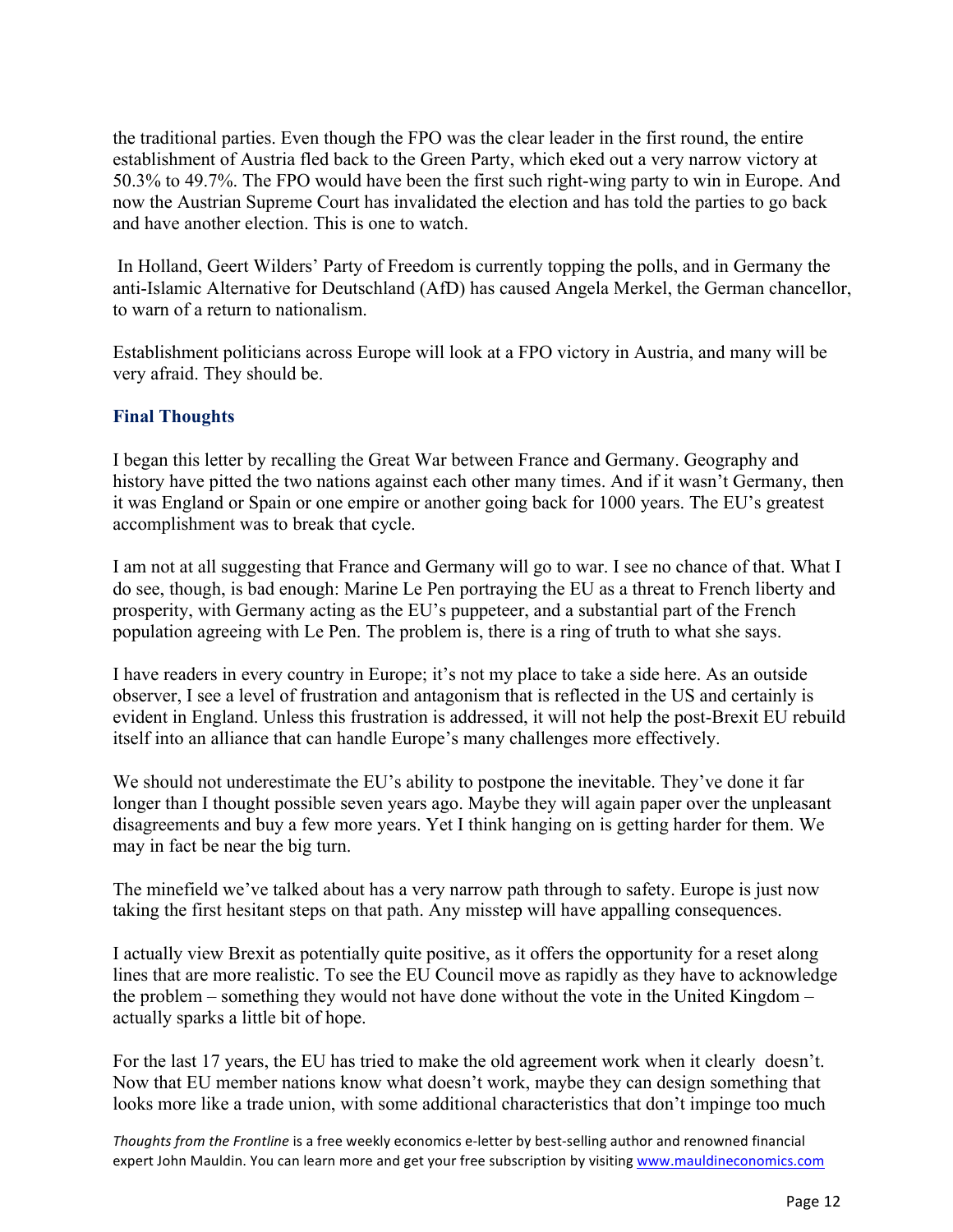upon national identity – and maybe they can acknowledge the problem with immigration and borders (don't even ask me how that gets solved).

That would be an EU far different than we see today. Forging it will require a completely different vision of the future than what we have seen in both the founding and the running of the current EU. Brexit was a wake-up call. The first few steps of the EU Council have been in the right direction. Now they have to rework 10,000+ pages of agreements, with bureaucrats fighting every inch of the way, trying to maintain their control. The task is daunting, and it's not altogether clear that they can pull it off.

We are told by every twelve-step program that the first step in solving a problem is to acknowledge the problem. Until two weeks ago, that had not happened in Europe. Now it has, so all we can really do is wait to see if there is the willingness for step two. As I said at the beginning, there will be no end of rumors and personality clashes and trial balloons.

### **Las Vegas, Maine, and New York**

First, let me remind you that the offer to buy the audio replay and transcripts from my recent Strategic Investment Conference will go down in a few days, so if you have been meaning to get them, don't procrastinate. You can find the link [here.](http://www.mauldineconomics.com/go/utswv-2/MEC/?utm_medium=email&utm_source=TFTF&utm_campaign=SIC&utm_content=email) 

I know, I said I wouldn't leave Dallas until I finished my book; but Mark Skousen talked me into coming to his big libertarian blowout in Vegas, called [FreedomFest.](http://www.freedomfest.com/) Since I'm not really doing a vacation this summer, I thought I could go and moderate a few panels with old friends like Steve Forbes and Rob Arnott. I have tons of friends coming to the conference, and I'll also do a breakout speech that I've have been wanting to do for quite some time but that I know nobody will pay me to do, entitled "The Invisible Hand, Evolution, and Why I Am an Economic Atheist." It will be a short speech on a topic I have thought about a great deal and am passionate about.

Shane and I will catch a few shows (I will once again see the Cirque du Soleil show called "Love," featuring the music of the Beatles) and spend time with friends. I will even catch some of the other conference speeches and panels. You can see the lengthy list of speakers and topics by going to [freedomfest.com.](http://www.freedomfest.com/) It happens July 13–16 at the Planet Hollywood casino. It is actually a fairly inexpensive conference and venue. I think there will be something like 2,000 attendees, representing all wings of the libertarian world. Trump spoke there last year, and I think Gary Johnson is speaking this year. If you are at the conference, my speech is on a Saturday afternoon, and I would appreciate your dropping by. And if you see me wandering around, walk over and say hello.

For the last 10 years, the first Friday of every August has found me and my youngest son, Trey, in Grand Lake Stream, Maine, for what is now affectionately known as Camp Kotok, after David Kotok, who founded the annual the event many years ago. It is a gathering of economists and financial types, along with their friends, who spend three days talking economics and politics, sharing stories, fishing, and drinking. I will leave from Maine on Sunday and spend the next few days in New York doing media and some meetings.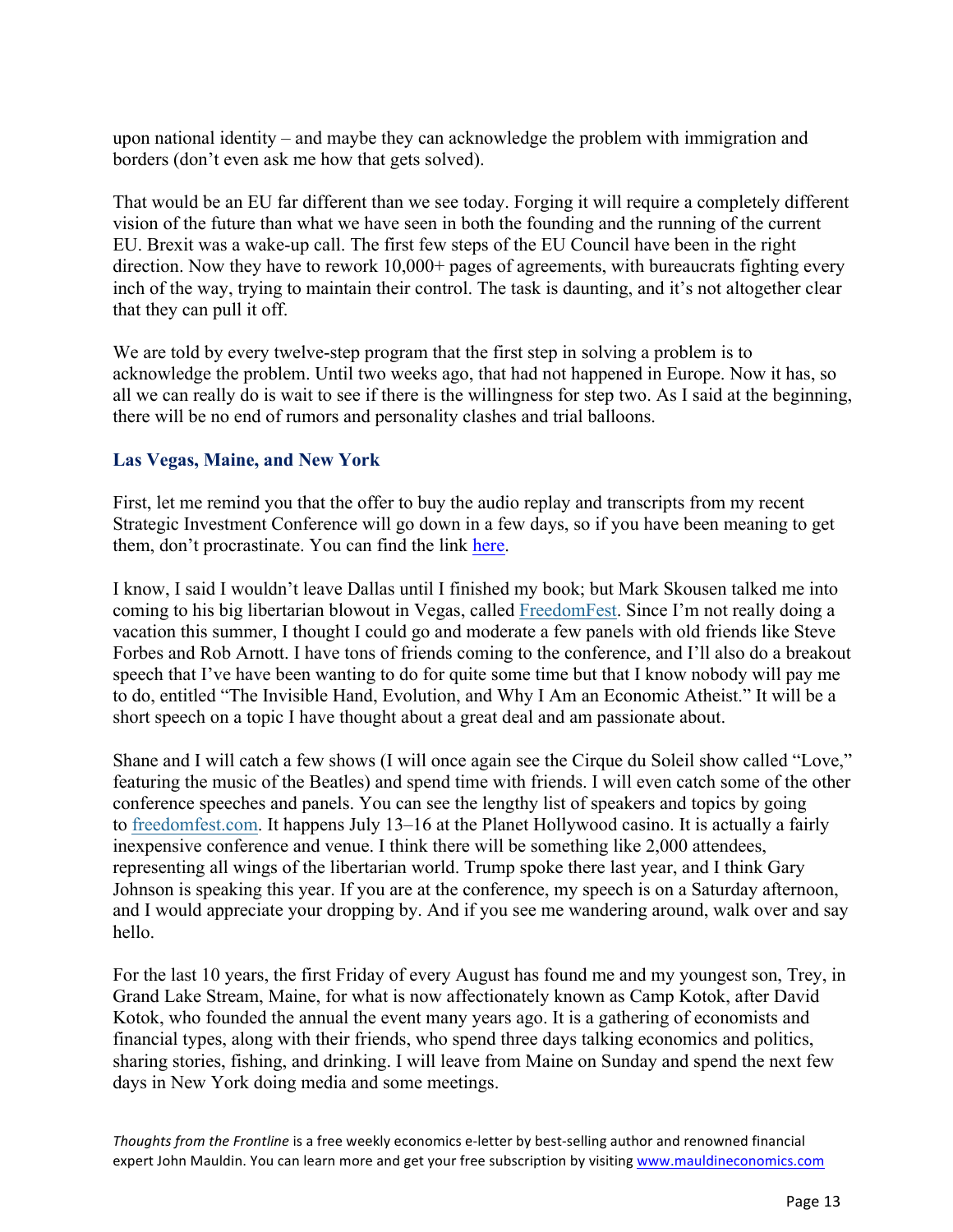The last few weeks have been rather emotionally stressful for me, with family and business issues to work out. I often talk about countries that are left with no good decisions, but we all know that sometimes that happens in our personal lives as well. Yet you have to make a decision and move on. The reality is that very few people (and that includes me) would feel all that sorry for me, as my life is really quite good, with just the odd bump here and there that is part of the human condition. If you have seven kids, there's going to be a little drama every now and then.

But then Dad gets it sorted out (or maybe he gets himself sorted out), and things return to normal. I have to remember that, as I am still in the sorting-out phase.

In any event, there will be a smallish gathering of friends, neighbors, and family for barbecue and watching fireworks from my apartment on the Fourth. Year before last we actually saw 12 different fireworks displays around the region from the balconies. Admittedly, some were 15 miles away, but it was still fun to watch, especially the much closer ones. Stay safe, enjoy the holiday, and have a great week!

Your wondering how Europe sorts this out analyst,

Fif Maddi

John Mauldin

### **Share Your Thoughts on This Article**

**Post a Comment** 

Send to a Friend | Print Article | View as PDF | Permissions/Reprints | Previous Article

*Thoughts From the Frontline* is a free weekly economic e-letter by best-selling author and renowned financial expert, John Mauldin. You can learn more and get your free subscription by visiting http://www.mauldineconomics.com.

Please write to subscribers@mauldineconomics.com to inform us of any reproductions, including when and where copy will be reproduced. You must keep the letter intact, from introduction to disclaimers. If you would like to quote brief portions only, please reference http://www.mauldineconomics.com.

To subscribe to John Mauldin's e-letter, please click here: http://www.mauldineconomics.com/subscribe/

To change your email address, please click here: http://www.mauldineconomics.com/change-address

If you would ALSO like changes applied to the Mauldin Circle e-letter, please include your old and new email address along with a note requesting the change for both e-letters and send your request to compliance@2000wave.com.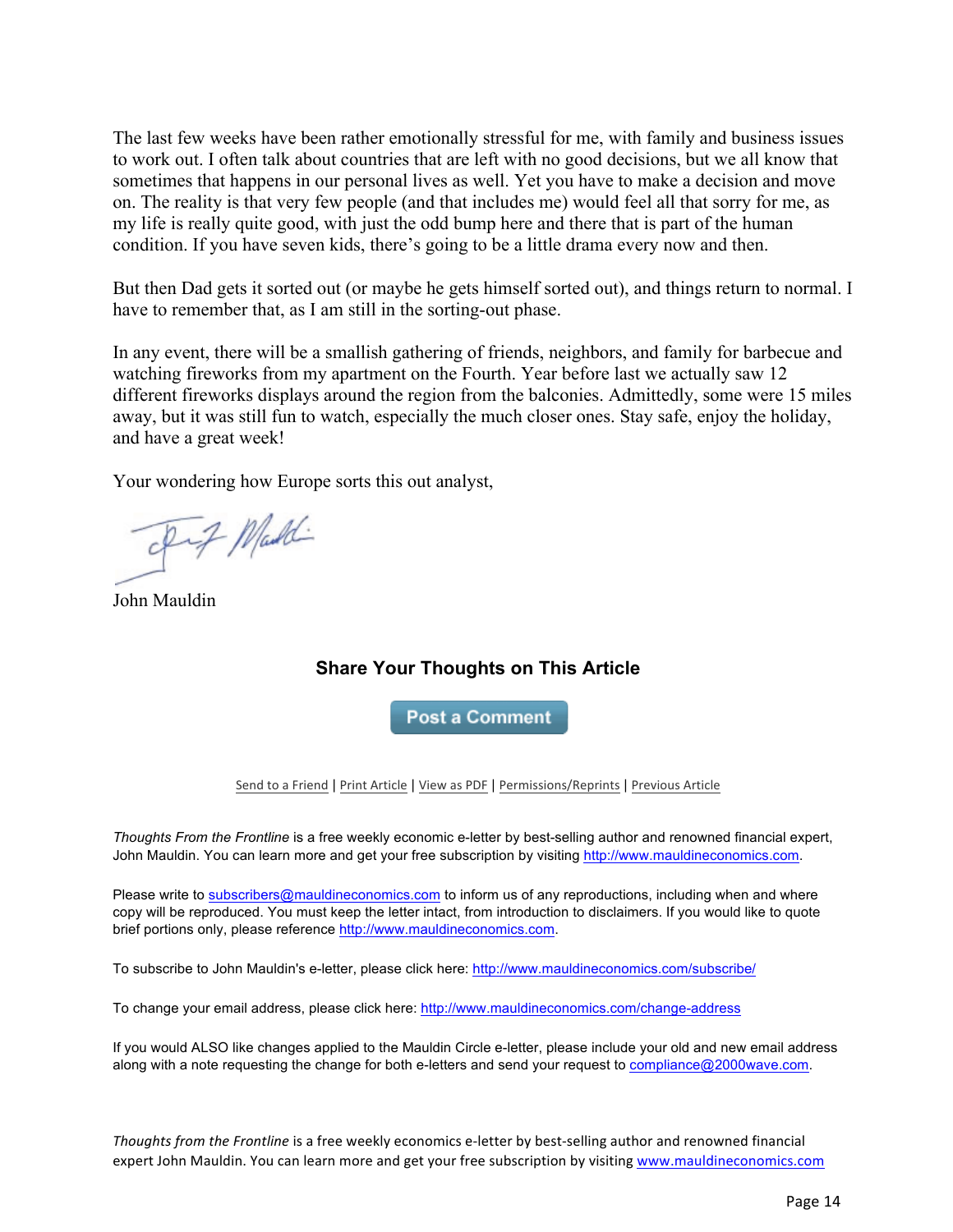To unsubscribe, please refer to the bottom of the email.

*Thoughts From the Frontline* and JohnMauldin.com is not an offering for any investment. It represents only the opinions of John Mauldin and those that he interviews. Any views expressed are provided for information purposes only and should not be construed in any way as an offer, an endorsement, or inducement to invest and is not in any way a testimony of, or associated with, Mauldin's other firms. John Mauldin is the Chairman of Mauldin Economics, LLC. He also is the President of Millennium Wave Advisors, LLC (MWA) which is an investment advisory firm registered with multiple states, President and registered representative of Millennium Wave Securities, LLC, (MWS) member FINRA, SIPC. MWS is also a Commodity Pool Operator (CPO) and a Commodity Trading Advisor (CTA) registered with the CFTC, as well as an Introducing Broker (IB) and NFA Member. Millennium Wave Investments is a dba of MWA LLC and MWS LLC. This message may contain information that is confidential or privileged and is intended only for the individual or entity named above and does not constitute an offer for or advice about any alternative investment product. Such advice can only be made when accompanied by a prospectus or similar offering document. Past performance is not indicative of future performance. Please make sure to review important disclosures at the end of each article. Mauldin companies may have a marketing relationship with products and services mentioned in this letter for a fee.

Note: Joining the Mauldin Circle is not an offering for any investment. It represents only the opinions of John Mauldin and Millennium Wave Investments. It is intended solely for investors who have registered with Millennium Wave Investments and its partners at www.MauldinCircle.com or directly related websites. The Mauldin Circle may send out material that is provided on a confidential basis, and subscribers to the Mauldin Circle are not to send this letter to anyone other than their professional investment counselors. Investors should discuss any investment with their personal investment counsel. John Mauldin is the President of Millennium Wave Advisors, LLC (MWA), which is an investment advisory firm registered with multiple states. John Mauldin is a registered representative of Millennium Wave Securities, LLC, (MWS), an FINRA registered broker-dealer. MWS is also a Commodity Pool Operator (CPO) and a Commodity Trading Advisor (CTA) registered with the CFTC, as well as an Introducing Broker (IB). Millennium Wave Investments is a dba of MWA LLC and MWS LLC. Millennium Wave Investments cooperates in the consulting on and marketing of private and non-private investment offerings with other independent firms such as Altegris Investments; Capital Management Group; Absolute Return Partners, LLP; Fynn Capital; Nicola Wealth Management; and Plexus Asset Management. Investment offerings recommended by Mauldin may pay a portion of their fees to these independent firms, who will share 1/3 of those fees with MWS and thus with Mauldin. Any views expressed herein are provided for information purposes only and should not be construed in any way as an offer, an endorsement, or inducement to invest with any CTA, fund, or program mentioned here or elsewhere. Before seeking any advisor's services or making an investment in a fund, investors must read and examine thoroughly the respective disclosure document or offering memorandum. Since these firms and Mauldin receive fees from the funds they recommend/market, they only recommend/market products with which they have been able to negotiate fee arrangements.

PAST RESULTS ARE NOT INDICATIVE OF FUTURE RESULTS. THERE IS RISK OF LOSS AS WELL AS THE OPPORTUNITY FOR GAIN WHEN INVESTING IN MANAGED FUNDS. WHEN CONSIDERING ALTERNATIVE INVESTMENTS, INCLUDING HEDGE FUNDS, YOU SHOULD CONSIDER VARIOUS RISKS INCLUDING THE FACT THAT SOME PRODUCTS: OFTEN ENGAGE IN LEVERAGING AND OTHER SPECULATIVE INVESTMENT PRACTICES THAT MAY INCREASE THE RISK OF INVESTMENT LOSS, CAN BE ILLIQUID, ARE NOT REQUIRED TO PROVIDE PERIODIC PRICING OR VALUATION INFORMATION TO INVESTORS, MAY INVOLVE COMPLEX TAX STRUCTURES AND DELAYS IN DISTRIBUTING IMPORTANT TAX INFORMATION, ARE NOT SUBJECT TO THE SAME REGULATORY REQUIREMENTS AS MUTUAL FUNDS, OFTEN CHARGE HIGH FEES, AND IN MANY CASES THE UNDERLYING INVESTMENTS ARE NOT TRANSPARENT AND ARE KNOWN ONLY TO THE INVESTMENT MANAGER. Alternative investment performance can be volatile. An investor could lose all or a substantial amount of his or her investment. Often, alternative investment fund and account managers have total trading authority over their funds or accounts; the use of a single advisor applying generally similar trading programs could mean lack of diversification and, consequently, higher risk. There is often no secondary market for an investor's interest in alternative investments, and none is expected to develop.

All material presented herein is believed to be reliable but we cannot attest to its accuracy. Opinions expressed in these reports may change without prior notice. John Mauldin and/or the staffs may or may not have investments in